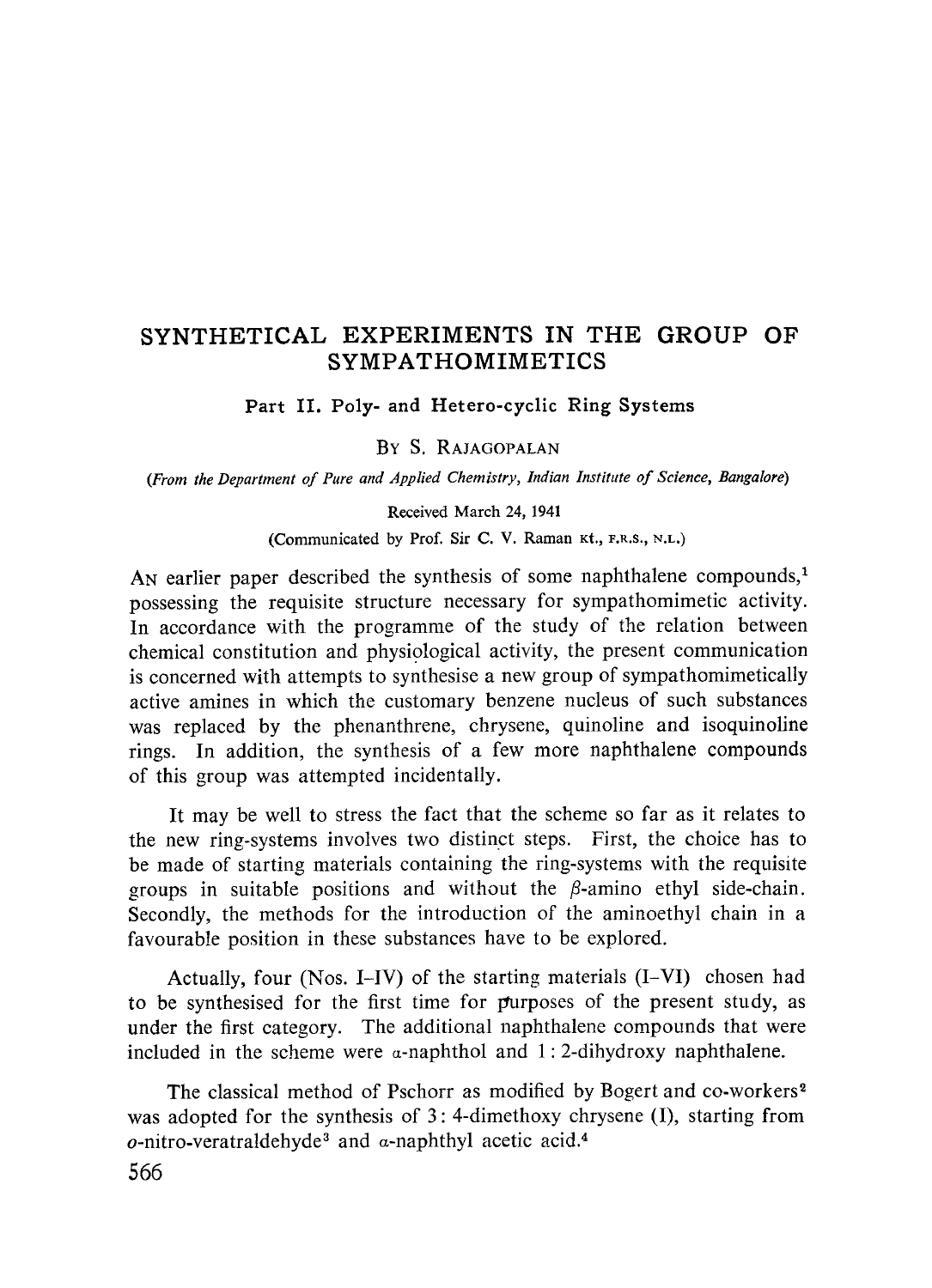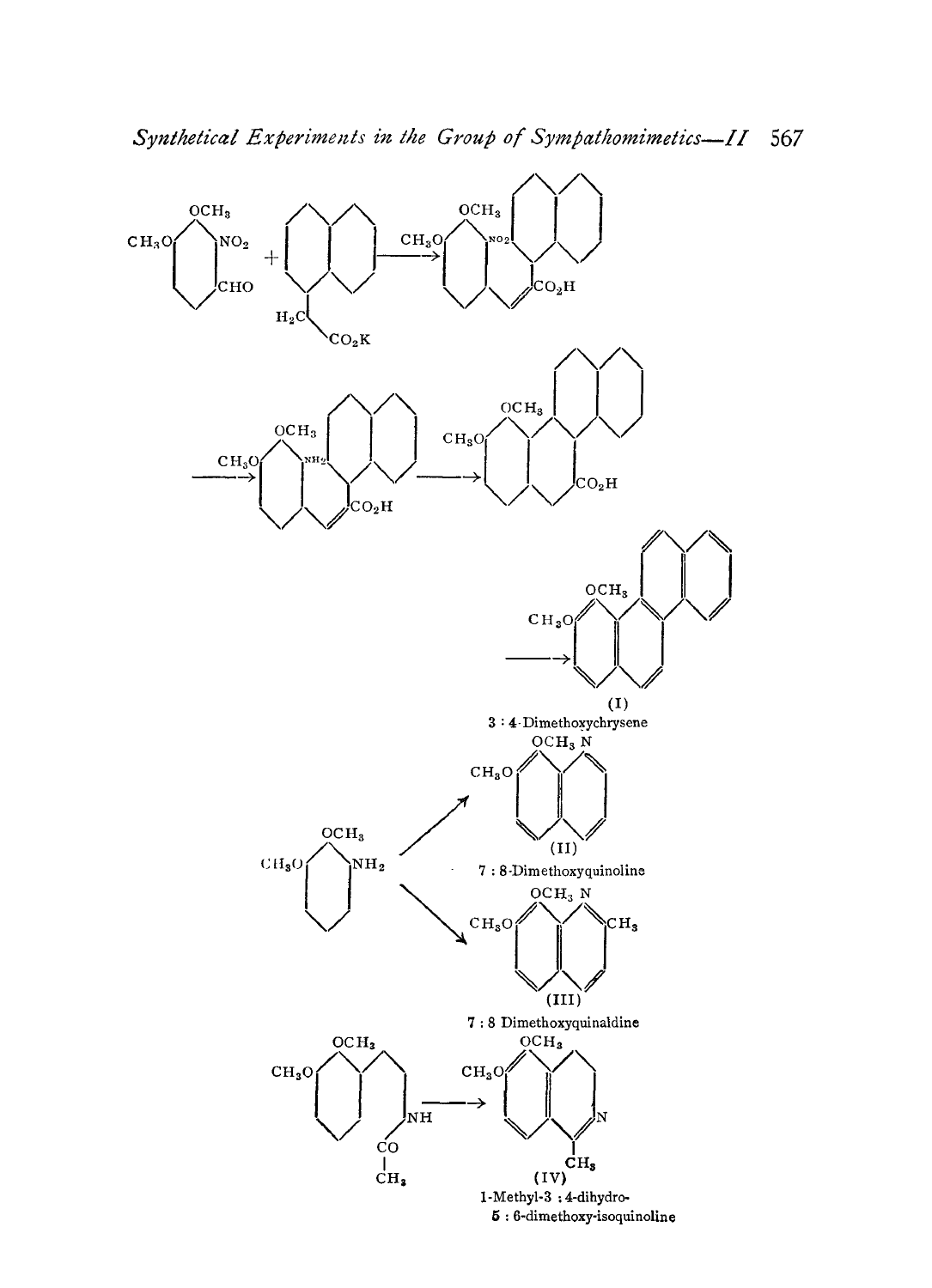

The dimethoxy quinoline (II) and the dimethoxy quinaldine (III) were prepared in good yields from  $o$ -amino-veratrole<sup>5</sup> by application of the Skraup and the Doebner-Miller reactions respectively. The dimethoxy isoquinoline (IV) was obtained by cyclisation of the N-acetyl derivative of 2: 3-dimethoxy phenylethylamine<sup>6</sup> by means of the usual Bischler-Napieralsky procedure.

In order to carry out the second stage of the scheme, it was decided, in the first instance, to examine the applicability to the present case of an apparently direct and elegant method, developed by Hinsberg,<sup>7</sup> consisting in the smooth condensation of phenols and phenol ethers with amino acetal. The reaction, which was studied under a variety of conditions, was successful so far as a-naphthol was concerned, but gave rise to by-products or did not proceed at all in the case of others.  $\alpha$ -Naphthol gave in good yields a hydrochloride,  $(HO \cdot C_{10}H_6)_2 CH \cdot CH_2NH_2$ , HCl. The products obtained from 1: 2-dihydroxy naphthalene and 3: 4-dihydroxy phenanthrene (VI,  $R = H$ ) were characteristically unstable and non-crystalline and only in the case of the latter was it possible to prepare a stable picrate. The attempts with 8-hydroxy-quinoline (V) proved fruitless, the original compound being recovered unreacted. The condensation of the dimethoxy heterocyclics (II, III, IV) with aminoacetal was expected to yield products having an ethanol amine chain,  $R \cdot CH$  (OH) $\cdot CH_2 \cdot NH_2$ , which could then be demethylated to give analogues of ' arterenol'. This expectation has, however, not been realised, the dimethoxy hetero-cyclics like 8-hydroxyquinoline being unreactive.

The Friedel-Craft reaction between morphol dimethyl ether (VI,  $R =$  $CH<sub>3</sub>$  and hippuryl chloride gave 3:4-dimethoxy-N-benzoyl- $\omega$ -aminoacetophenanthrone, but, however, in poor yields. Hence the use of the material for the ultimate synthesis of 3: 4-dihydroxy phenanthryl ethanolamine could not be contemplated.

It is hoped to make further trials to condense aminoacetal with the various compounds described above changing, necessarily, the experimental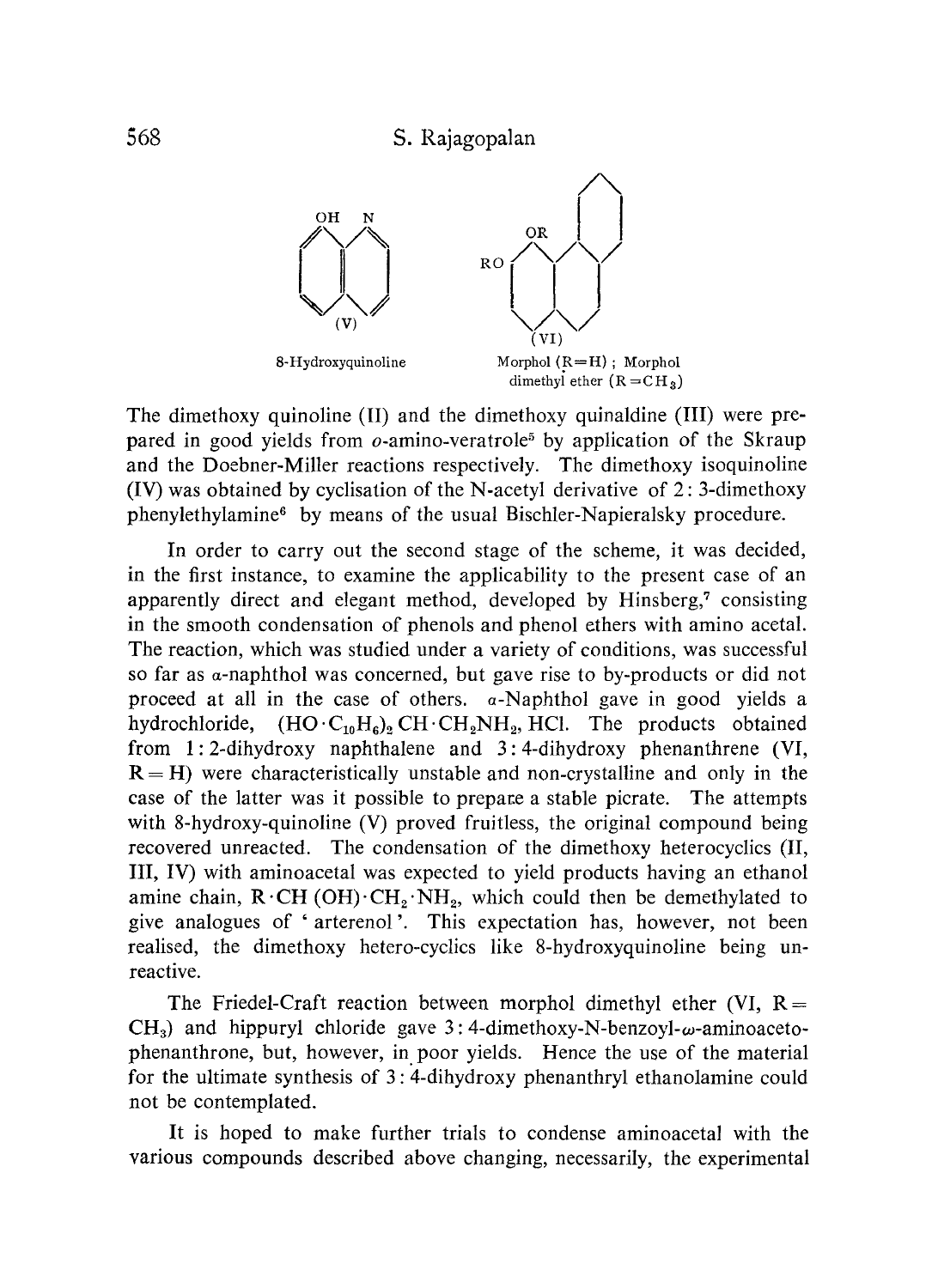conditions. It is also proposed to investigate other methods for the introduction of the  $\beta$ -aminoethyl side-chain in these ring-systems. These studies will form the subject of a further communication.

### *Experimental*

#### *Synthesis of 3: 4-dimethoxychrysene (I):*

*a-Naphthyl-2-nitro-3 : 4-dimethoxycinnamic acid.—A* mixture of potassium a-naphthyl acetate *(44.* g.), *2-*nitroveratraldehyde *(39.5* g.) and freshly distilled acetic anhydride *(275 c.c.)* was heated in an oil-bath at *105-10°* for *24* hours, cooled and the excess of acetic anhydride cautiously decomposed with water. The resulting acrylic acid was purified through an ammoniacal solution and crystallised from alcohol as yellow needles, m.p. 238-39° (decomp.); yield 56 g. (Found: C, *66.31;* H, *4.39. C*21H1706N requires C, *6649;* H, *4•49* per cent.)

*a-Naphthyl-2-amino-3 : 4-dimethoxy-cinnamic acid.--A* mixture of ferrous sulphate hexahydrate *(303* g.), liquor ammonia *(70 c.c.)* and water (1 litre) was boiled and treated with a mixture of the nitro-acid *(55* g.) and concentrated ammonia. Ammonia *(550 c.c.)* was then added in the course of the next half hour, followed by more *(150 c.c.)* during a further *45* minutes. The reaction mixture was filtered hot, and the residue washed thrice with hot dilute ammonia. The amino-acid was liberated by addition of acetic acid and crystallised from alcohol as almost colourless, prismatic needles, m.p. 201° (decomp.); yield 35 g. (Found: C, 71.72; H, 5.10. C<sub>21</sub>H<sub>19</sub>O<sub>4</sub>N requires C, *72.21;* H, *5.45* per cent.)

*3: 4-Dimethoxy-chrysene-ll-carboxylic acid.—The* crude amino-acid *(32* g.) suspended in isoamyl ether *(200 c.c.)* was treated with concentrated sulphuric acid  $(4.9 \text{ c.c.})$  followed by freshly prepared *isoamyl nitrite*  $(12.2 \text{ c.c.})$ , and the mixture shaken for *3* hours when it almost solidified. It was then added to a solution of sodium hypophosphite *(70* g.) in water *(70 c.c.)* containing a little active copper at *40-50°,* heated upto *80°* and kept at *80-90°* with stirring for l hour, poured into excess of ammonia *(2* liters), filtered and the aqueous solution acidified with hydrochloric acid. The crude acid *(20* g.) was recrystallised from acetone, benzene-petroleum ether and finally alcohol as colourless needles, m.p. 200-02° (decomp.). (Found: C, 71.55; H, 5.05.  $C_{21}H_{16}O_4H_2O$  requires C,  $71.99$ ; H,  $5.15$  per cent.)

*3: 4-Dimethoxychrysene (I).* —The above crude acid *(5* g.) was refluxed with quinoline (30 c.c.) and a little copper powder for 1<sup>1</sup>/<sub>2</sub> hours and worked up in the usual way for a neutral substance. The dimethoxy chrysene was obtained as a pale, viscous oil, b.p. *210-20°/ 1-2* mm. ; yield *3.2* g. (Found: C,  $82.74$ ; H,  $5.38$ . C<sub>20</sub>H<sub>16</sub>O<sub>2</sub> requires C,  $83.83$ ; H,  $5.56$  per cent.)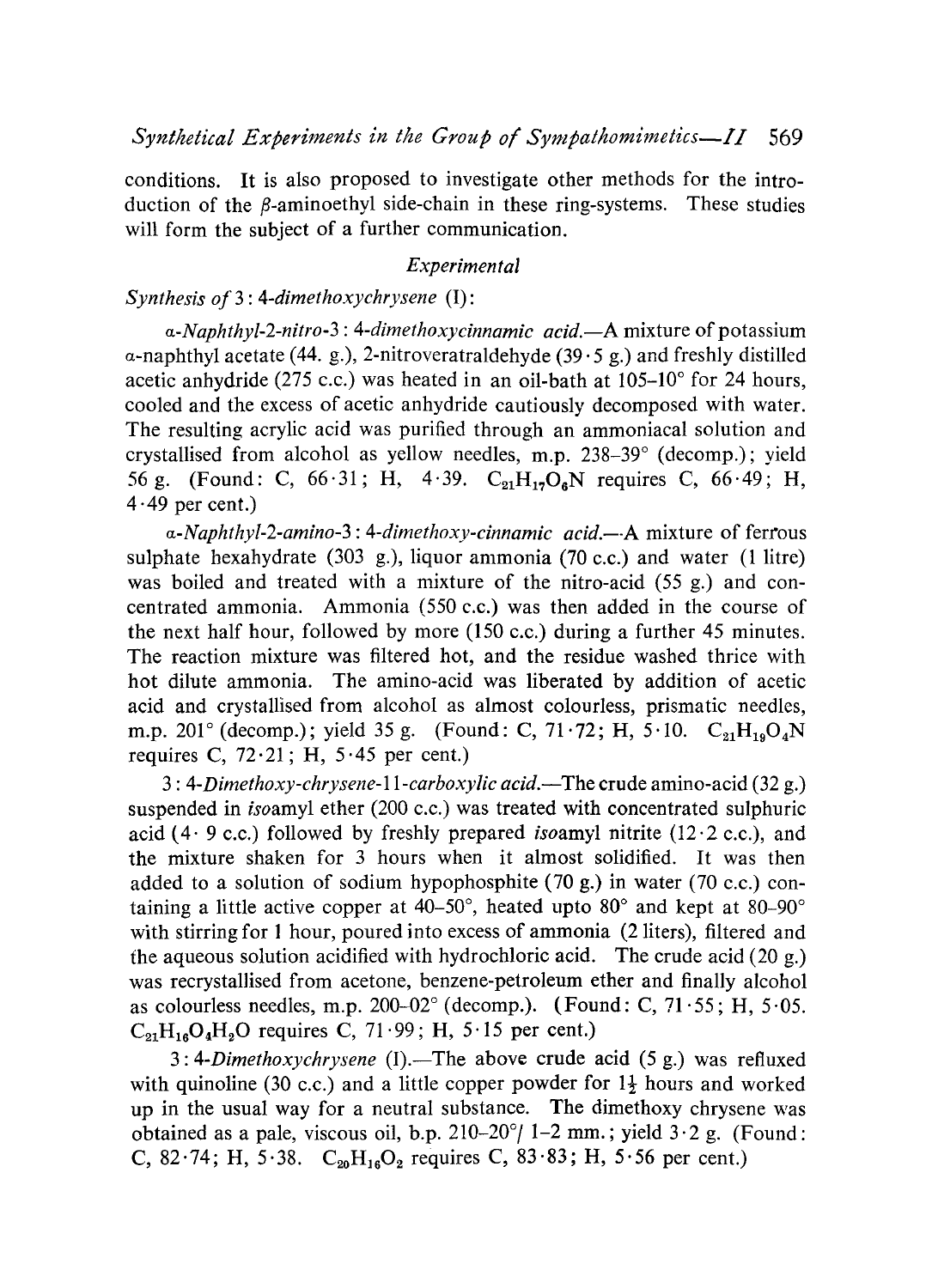The *picrate* crystallised from alcohol as yellow needles, m.p. 153-55° (decomp.). (Found: C, 58.19; H, 4.17.  $C_{26}$  H<sub>19</sub> O<sub>9</sub> N<sub>3</sub> H<sub>2</sub>O requires C, 58 $\cdot$ 33; H, 3 $\cdot$ 92 per cent.)

*7: 8-Dimethoxyquinoline (II).—*Glycerine (36.7 g.), nitrobenzene (6.7 g.) concentrated sulphuric acid (26.7 g.) and  $o$ -amino-veratrole (12 g.) were heated together on the water-bath for 1 hour, transferred to a metal-bath at  $100^{\circ}$ and the temperature gradually raised to 135°, when a violent reaction set in. The flask was removed and after violence had subsided was heated at 130-35° for 3 hours. The mixture was poured into water, extracted thrice with ether, the aqueous layer cooled, basified with excess of dilute sodium hydroxide and extracted thoroughly with ether. The extract was washed, dried over anhydrous sodium carbonate and the solvent distilled off. The residual oil was heated with acetic anhydride (10 c.c.) and a little sodium acetate on the water-bath for 2 hours, poured into water and extracted with ether. The aqueous solution was cooled, basified with excess of sodium hydroxide and repeatedly extracted with ether. The ether extract was washed, dried and distilled. The dimethoxyquinoline was a faintly yellow oil b.p.  $148-50^{\circ}/3-4$  mm.; yield  $8.5$  g. (Found: C,  $69.20$ ; H,  $5.52$ .  $C_{11}H_{11}O_2N$  requires C, 69.84; H, 5.82 per cent.)

The *picrate* crystallised from alcohol in yellow needles, m.p. 182-84° after softening at 180°. (Found: N, 13.39.  $C_{17}H_{14}O_9N_4$  requires N, 13.40 per cent.)

The *methiodide* crystallised from chloroform-benzene in yellow needles, m.p. 182° (decomp.) Found: I, 37.86.  $C_{12}H_{14}O_2NI$  requires I, 38.37 per cent.)

*7: 8-Dimethoxyquinaldine (III).—A* mixture of o-amino-veratrole (15.3 g.), concentrated hydrochloric acid (35 c.c.) and zinc chloride (6 g.) was cooled, treated with freshly distilled paraldehyde (20 g.) and heated on the boiling water-bath for  $1\frac{1}{2}$  hours, transferred to a metal-bath at 100°, and the temperature gradually raised to 130° and refluxed at 130-35° for 4 hours, cooled and poured into water and worked up in the same way as for the quinoline derivative (II). The quinaldine was obtained as a thick yellow oil, b.p. 147- 48°/2-3 mm.; yield 7.5 g. (Found: C, 71.23; H, 6.12.  $C_{12}H_{13}O_2N$ requires C,  $70.94$ ; H,  $6.40$  per cent.)

The *picrate* separated from alcohol in yellow needles, m.p. 155-56° (decomp.). (Found: N, 11.88.  $C_{18}H_{16}O_9N_4$  requires N, 12.96 per cent.)

The *methiodide* crystallised from chloroform containing a trace of methanol in yellow needles, m.p. 176-77° (decomp.). (Found: I, 35.99.  $C_{13}H_{16}O_2NI$  requires I, 36.81 per cent.)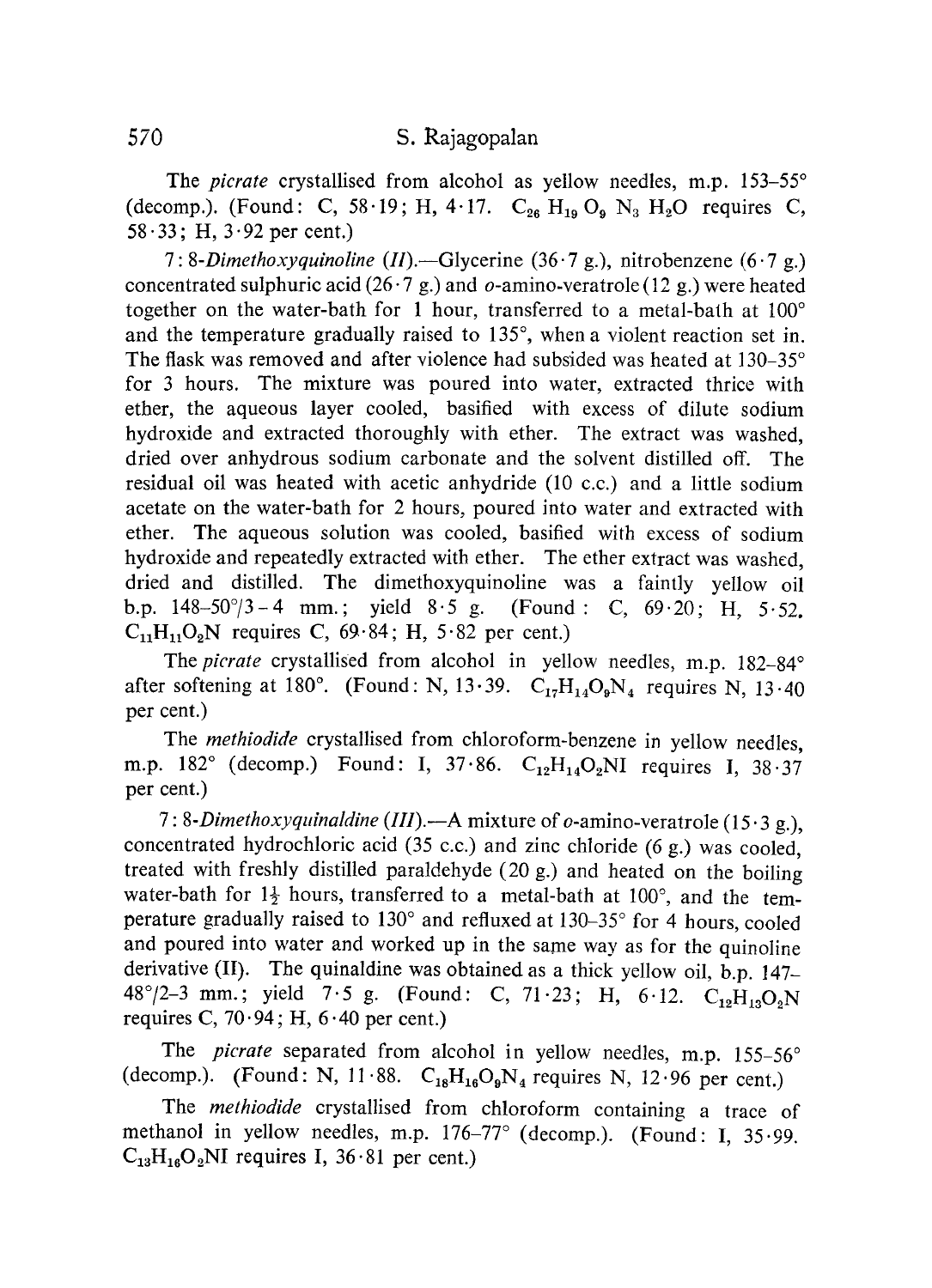## *Synthetical Experiments in the Group of Sympathomimetics --Il <sup>571</sup>*

*1-Methyl-3: 4-dihydro-5: 6-dimethoxy isoquinoline (IV) and Its Derivatives:*

*ß-(2: 3-Dimethoxy)-phenylethyl acetamide,* prepared in the usual way, separated from benzene-petroleum ether in long, colourless needles, m.p. 64-66°. (Found: N,  $6.24$ .  $C_{12}H_{17}O_3N$  requires N,  $6.28$  per cent.)

The *dihydroisoquinoline (IV).—A* mixture of the above amide (crude m.p. 61--*3°; 11.4* g.) in dry toluene *(75 c.c.)* and phosphorus oxychloride *(30 c.c.)* was gently refluxed on the sand-bath for *2* hours with the exclusion of moisture, cooled and poured on to crushed ice. The aqueous solution was extracted with ether, cooled, basified with excess of ammonia and repeatedly extracted with ether. The extract was washed, dried over anhydrous sodium carbonate and distilled. The *iso*quinoline was a faintly yellowish oil, b.p. 141-43°/3 mm.; yield  $8.5$  g. (Found: C,  $70.11$ ; H,  $7.14$ . C<sub>12</sub>H<sub>15</sub>O<sub>2</sub>N requires C,  $70.25$ ; H,  $7.32$  per cent.)

The *hydrochloride* crystallised from alcohol-ether in colourless needles, m.p. 202-03° (decomp.). (Found: Cl, 14.6. C<sub>12</sub>H<sub>16</sub>O<sub>2</sub>NCl requires Cl, *14.16* per cent.)

The *picrate* separated from alcohol-acetic acid in yellow needles, m.p.  $214^{\circ}$  (decomp.) after slight sintering at 210°. (Found: N, 12.67.  $C_{18}H_{18}O_9N_4$ requires N, *12.90* per cent.)

The *methiodide* crystallised from chloroform-benzene in colourless, silky needles, m.p. 106-07° (decomp.). (Found: I,  $36.48$ . C<sub>13</sub>H<sub>18</sub>O<sub>2</sub>NI requires 1, *36.60* per cent.)

*1-Methyl-5: 6-dimethoxy-1: 2: 3: 4-t etrahydroisoquinoline.—The* dihydro base (1 g.) in sulphuric acid *(40 c.c. of 1: 3)* was heated with zinc dust *(5* g.) on the boiling water-bath for *4* hours. The solution was cooled, basified with a large excess of ammonia and extracted with ether. The extract after washing, drying and distilling gave the tetrahydro-*iso*quinoline as a pale yellow oil; yield I g.

The *hydrochloride* separated from alcohol-ether in colourless needles, m.p. 213-14° (decomp.). (Found: Cl, 14.13. C<sub>12</sub>H<sub>18</sub>O<sub>2</sub>NCl requires Cl,  $14.05$  per cent.)

The *picrate* separated from alcohol in yellow, prismatic needles, m.p. 196-98° (decomp.), after sintering at 194°. (Found: N, 12.82. C<sub>18</sub>H<sub>20</sub>O<sub>9</sub>N<sub>4</sub> requires N, *12.84* per cent.)

*ß, ß-Bis (4-hydroxy-naphthyl)- ethylamine hydrochloride.—A* mixture of a-naphthol *(2.1* g.), aminoacetal (1 g.) and glacial acetic acid *(8 c.c.)* was treated with concentrated hydrochloric acid (15 c.c.), allowed to stand at room temperature for *3* days and treated with hydrochloric acid till complete separation of the hydrochloride. The separated crystals were filtered,